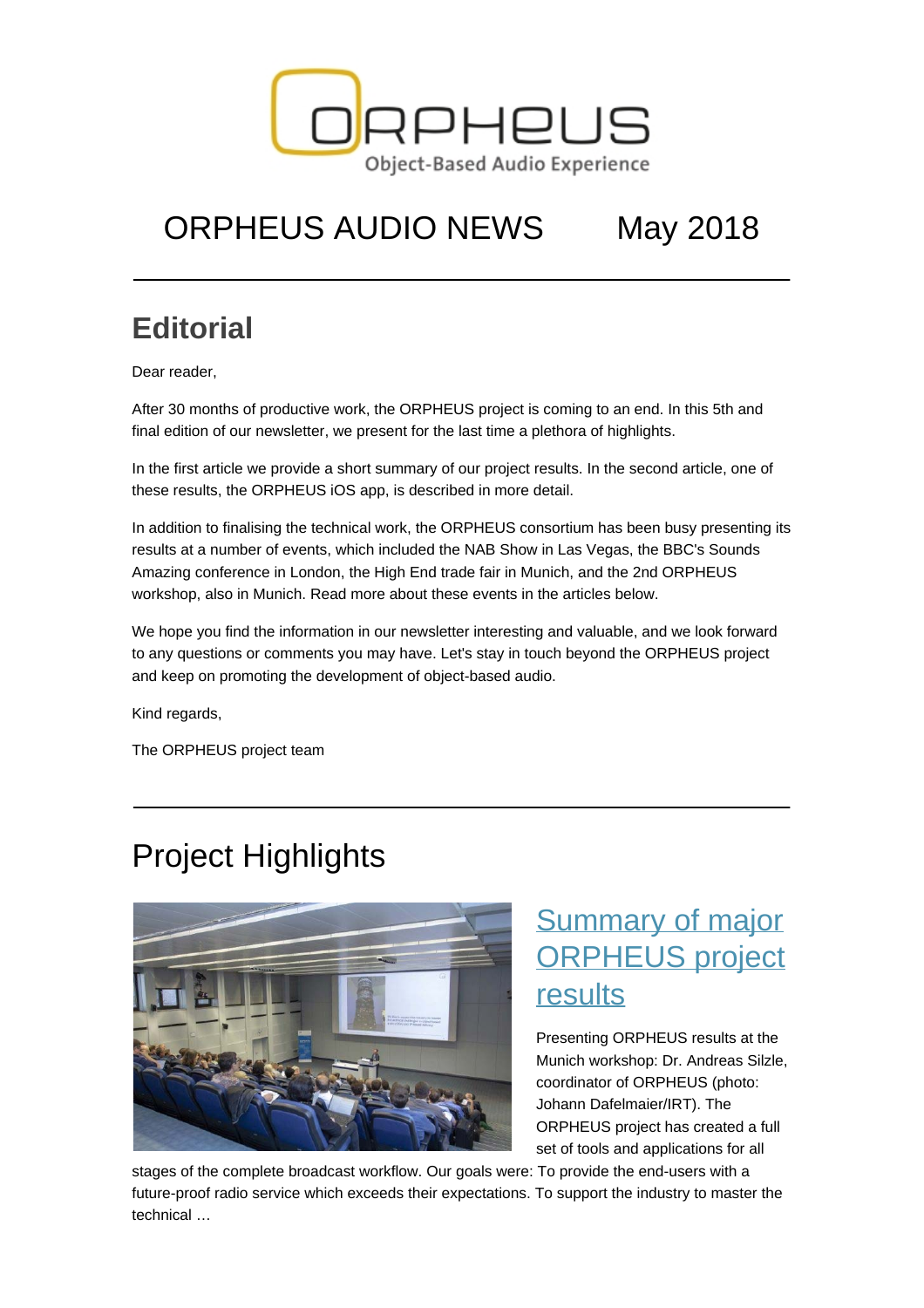

### [The ORPHEUS](https://orpheus-audio.eu/the-orpheus-radio-app/) [Radio app](https://orpheus-audio.eu/the-orpheus-radio-app/)

The ORPHEUS Radio app (photo: elephantcandy). The primary objective of ORPHEUS is to create a full object-based workflow, from the initial recording of the program to its reception by the listener. The ORPHEUS Radio iOS app was developed by elephantcandy to bring the benefits and innovations of object-

based broadcasting to a larger audience and investigate the use of this new …

[Read more.](https://orpheus-audio.eu/the-orpheus-radio-app/)

### Event Reports



### [ORPHEUS results](https://orpheus-audio.eu/orpheus-results-presented-at-2018-nab-show/) [presented at 2018](https://orpheus-audio.eu/orpheus-results-presented-at-2018-nab-show/) **[NAB Show](https://orpheus-audio.eu/orpheus-results-presented-at-2018-nab-show/)**

ORPHEUS partner b<>com at NAB Show, 7 - 12 April 2018 (photo: b<>com). With around 100,000 attendees every year, NAB Show in Las Vegas is the world's largest show focusing on media technology.

Already present in 2016 and 2017, b<>com had again a stand in the 2018 NAB Show Futures Park area where they showcased some of the production tools …

#### [Read more.](https://orpheus-audio.eu/orpheus-results-presented-at-2018-nab-show/)



### [ORPHEUS at the](https://orpheus-audio.eu/orpheus-at-sounds-amazing-conference/) [BBC's Sounds](https://orpheus-audio.eu/orpheus-at-sounds-amazing-conference/) [Amazing](https://orpheus-audio.eu/orpheus-at-sounds-amazing-conference/) [conference](https://orpheus-audio.eu/orpheus-at-sounds-amazing-conference/)

ORPHEUS at the BBC's Sounds Amazing conference (photo: BBC). Following the success of "Sound:

Now and Next" in 2015, the BBC brought hundreds of audio producers and technologists back to Broadcasting House in London for a full day conference called "Sounds Amazing" on 2nd May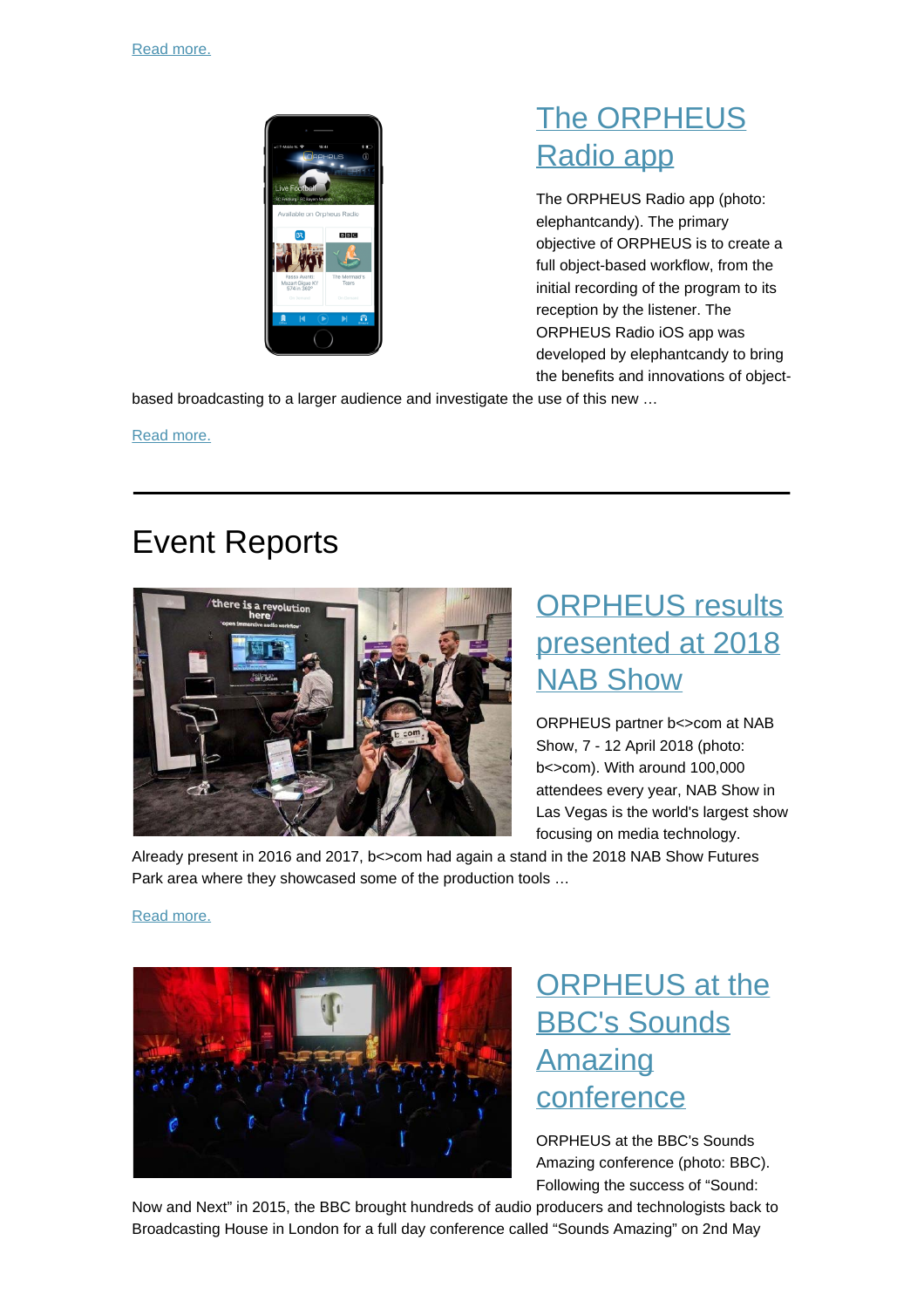2018. The event included talks from the producers of inspiring works such as Blue Planet …

[Read more.](https://orpheus-audio.eu/orpheus-at-sounds-amazing-conference/)

### [Trinnov and](https://orpheus-audio.eu/trinnov-fhg-iis-highend2018/) [Fraunhofer IIS](https://orpheus-audio.eu/trinnov-fhg-iis-highend2018/) [introduce MPEG-H](https://orpheus-audio.eu/trinnov-fhg-iis-highend2018/) [to the audiophile](https://orpheus-audio.eu/trinnov-fhg-iis-highend2018/) [community at](https://orpheus-audio.eu/trinnov-fhg-iis-highend2018/) [HIGH END Munich](https://orpheus-audio.eu/trinnov-fhg-iis-highend2018/)

At the HIGH END audio trade show in Munich, Germany (May 10th – 13th, 2018), visitors were able to



experience the first Trinnov Audio device that supports the interactive and immersive audio format MPEG-H 3D Audio, introducing the advantages of object-based audio with productions from the OPRHEUS pilots to the audiophile community. In addition, Benjamin Duval from Trinnov and Werner …

[Read more.](https://orpheus-audio.eu/trinnov-fhg-iis-highend2018/)



### [Start OBA now! -](https://orpheus-audio.eu/2nd-orpheus-workshop/) [Full House at the](https://orpheus-audio.eu/2nd-orpheus-workshop/) [2nd ORPHEUS](https://orpheus-audio.eu/2nd-orpheus-workshop/) [Workshop at IRT](https://orpheus-audio.eu/2nd-orpheus-workshop/)

15th May 2018 was the day, everybody in the ORPHEUS team had been working for: The 2nd, and final ORPHEUS Workshop at partner

IRT in Munich. We had announced and started to send around "Save-the-date" notes as early as six months before. And indeed, when we opened registration in March, the participants list got immediately filled with names of broadcast and …

[Read more.](https://orpheus-audio.eu/2nd-orpheus-workshop/)

## About ORPHEUS

ORPHEUS is a European research project under Horizon 2020 dedicated to improving the management of audio content. It will develop, implement and validate a new end-to-end objectbased media chain for audio content.

Orpheus started on 1st December 2015 and has a duration of 30 months. It receives funding from the European Commission under the Horizon 2020 programme.